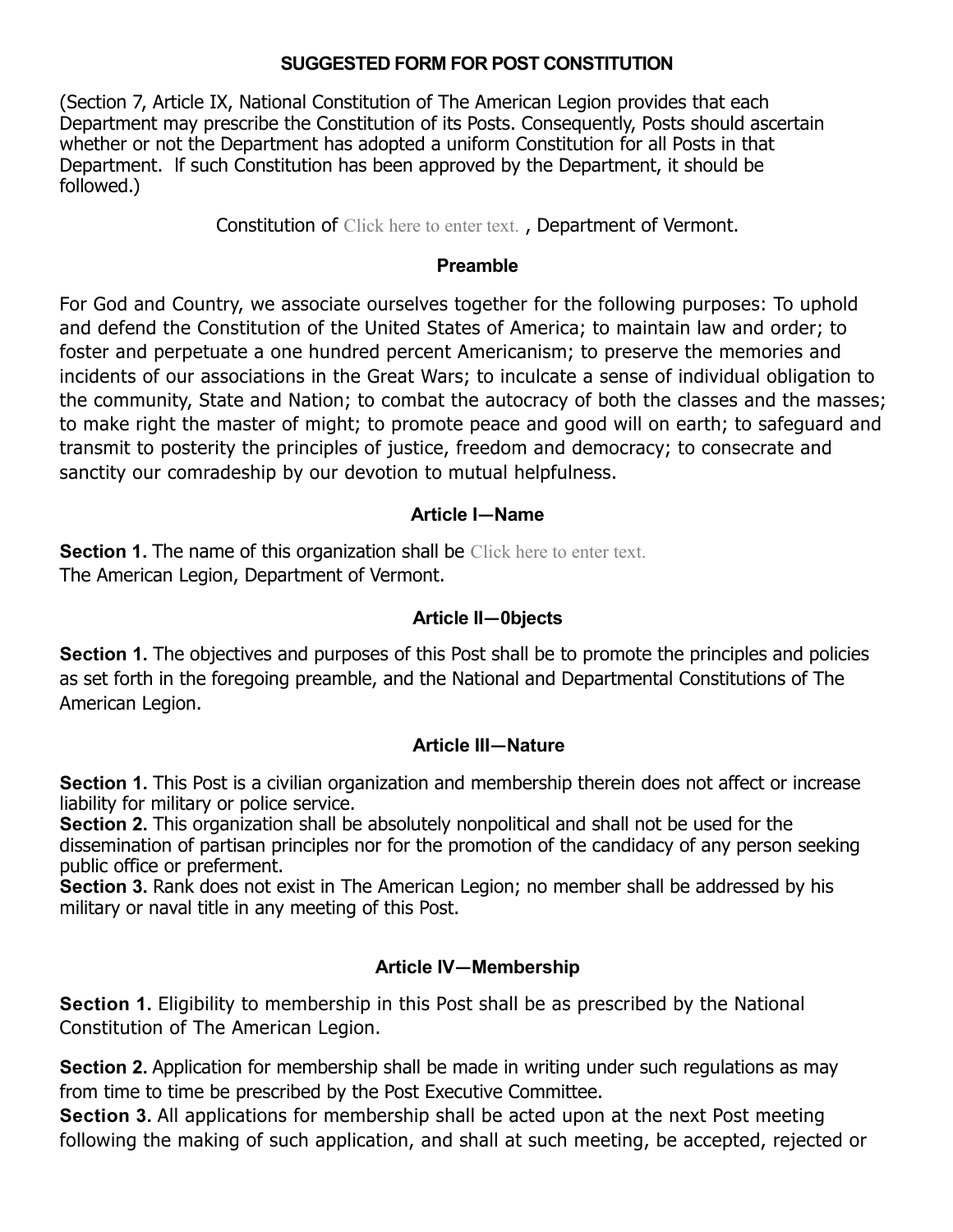referred for further investigation and consideration. lf a majority of the members cast their vote against the acceptance of said application, then such application shall be recorded as rejected. **Section 4.** Any member of this Post may be expelled for cause by a two-thirds vote of the Executive Committee after charges are preferred under oath in writing, and a fair trial had upon the same. \*

**Section 5.** A member who has been expelled or suspended from this Post for any cause may be reinstated to membership by a two-thirds vote of the membership present in Post meeting, and the payment of current dues for the year in which the reinstatement occurs.

**Section 6.** No person who has been expelled by a Post shall be admitted to membership in this Post, without the consent of the expelling Post, except that where such consent has been asked for and denied by such Post, may then appeal to the state Executive Committee of the Department of the expelling Post for permission to apply for

membership in this Post, and shall be ineligible for membership until such permission is granted.

\*Before proceeding under this Section, Posts should make inquiry as to whether or not the Department Constitution and By-Laws has provided a different procedure, which should be followed.

# **Article V** – **Officers**

**Section 1.** The Administrative Affairs of this Post of The American Legion shall, except as may be otherwise provided by

the By-Laws, be under the supervision of an Executive Committee which shall consist of Click here to enter text. **members in addition to the Officers of the Post. The term of office of members of** the Executive Committee shall be for one year. This Post, by its By-Laws, may provide for such other standing committees as the business of the organization may require. **Section 2.** The Officers of this Post shall be a Commander, a Vice-Commander, an Adjutant, a Finance Officer, a Post Historian, a Post Chaplain, Post Service Officer and a Sergeant-At-Arms, and such other Officers as may be deemed necessary by this organization, who shall be nominated from the floor at the meeting preceding the Annual Election. **Section 3.** All Officers and Executive Committeemen shall be elected annually, and they shall hold office until their successors are duly installed or as otherwise provided. Any Officer or Executive Committeeman may be removed for inefficiency by the Executive Committee, a two-thirds vote of said committee being necessary to effect such removal. **Section 4.**  Every member of this Post in good standing shall be eligible to hold office in this Post. **Section 5.** The duties of Officers and the Executive Committee shall be those usually appertaining to such Officers or committee and as further provided in the By-Laws.

# **Article VI** – **Finance**

**Section 1.** The revenue of this Post shall be derived from membership or initiation fees, from annual membership dues and from such other sources as may be approved by the Post Executive Committee.

**Section 2.** The amount of such membership or initiation fees and the amount of such annual Post dues shall be fixed and determined by this Post.

**Section 3.** The Post shall pay to Department Headquarters the National and Departmental annual membership dues for every member of the Post.